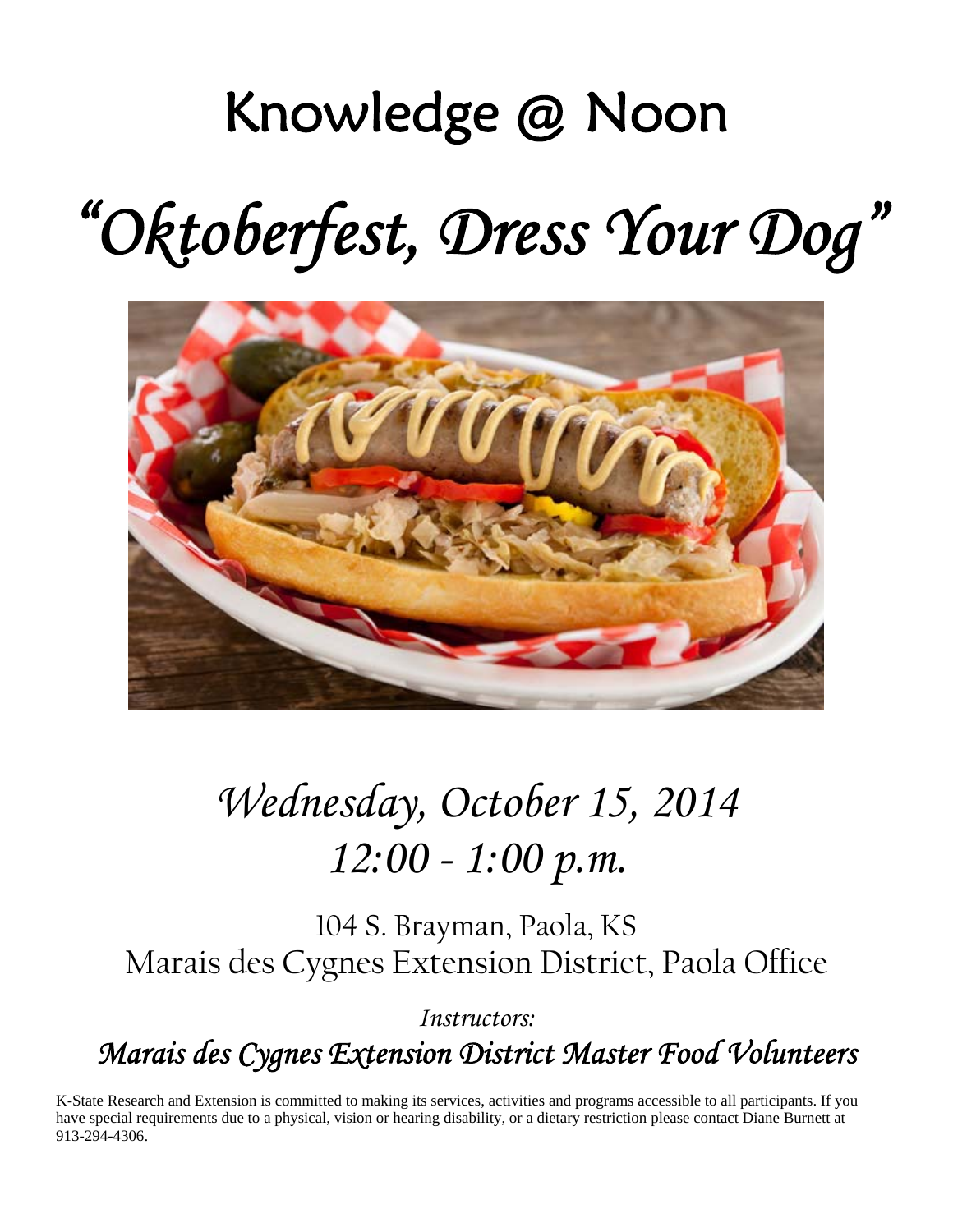**Word Search Puzzle** 

# An Apple a Day...



hanlm arfdss tip sbnocpinkladylmnopers llkjgoldendeliciousdanplo weromekkyorkllwinesaplxoppss fujixoiujgalalkjbraeburnemnno newtownpippinlskjfcameols kjfempirelksdjfcortland ffdsddddjonathanlkdjlsdkj

ust may keep the doctor away, all mcintoshlkreddelicious  $\mathcal J$  right. Apples are lldrsvgrannysmithxodk rich in antioxidant phytochemicals as well as idaredklcriterionxjlk fiber. Researchers think apples may help prevent cancer, stroke, and heart disease when they are part of a low-fat, high-fiber plant based diet. While some varieties are available only in the fall, you'll find others in the supermarket year round. Find the most popular apples in the word search. Then try them all!

- \* Braeburn: As a snack or in a salad, this apple is crisp, sweet, and tart.
- · Cameo: Sweet, tart, and firm flesh makes it versatile.
- Cortland: Sweet flavor makes it the perfect dessert apple.
- Criterion: Juicy and sweet, this apple resists browning when cut, making it perfect for salads and fruit plates.
- · Empire: Bake it, toss it in a salad, or eat as a snack.
- · Fuji: Sweet and crisp, makes good applesauce or snack.
- · Gala: A crisp, sweet snack or addition to salad.
- · Golden Delicious: Sweet taste. Good

hanl jonagold

for just about every use, including baking, pies, applesauce, salads, snacks and fruit plates.

- · Granny Smith: Tart taste is also appropriate for all uses.
- · Ida Red: Large, tangy, and tart. Great in applesauce, pies, and baking.
- Jonagold: Tangy-sweet taste is good for cooking as well as munching out of hand.
- Jonathan: Spicy tang makes it good as a snack, in a pie, or for applesauce.
- · McIntosh: Slightly tart and juicy with a smooth texture that is good raw or cooked. Bruises easily.
- Newtown-Pippin: A tangy tasting apple for pies or applesauce.
- · Pink Lady: Salads, pies, and applesauce shine with this sweet, tart, crisp and firm variety.
- Red Delicious: Crisp, juicy, and

sweet-a favorite for snacking and in salads. But beware-it doesn't cook well.

- \* Rome Beauty: Firm flesh and sweet taste-a good baking apple.
- Winesap: Mildly tart and juicy, good for all uses. Spicy, too-a great choice for cider.
- York: Holds its shape well when baked. Yellow, moderately juicy flesh.

For recipes and tips on apples, go to www.foodandhealth.com/links/ and type apple in the search - you will get 8 links to great apple sites.

#### **Success Tips:**

- Store apples in the refrigerator
- \* Keep them in a drawer or other closed container away from foods with strong odors.
- Handle carefully to avoid bruising.
- Cut just before serving to minimize browning
- Experiment with different varieties to find your favorites.

By Hollis Bass, MEd, RD. foodandhealth.communications<sup>®</sup> g nutrition education look and taste great!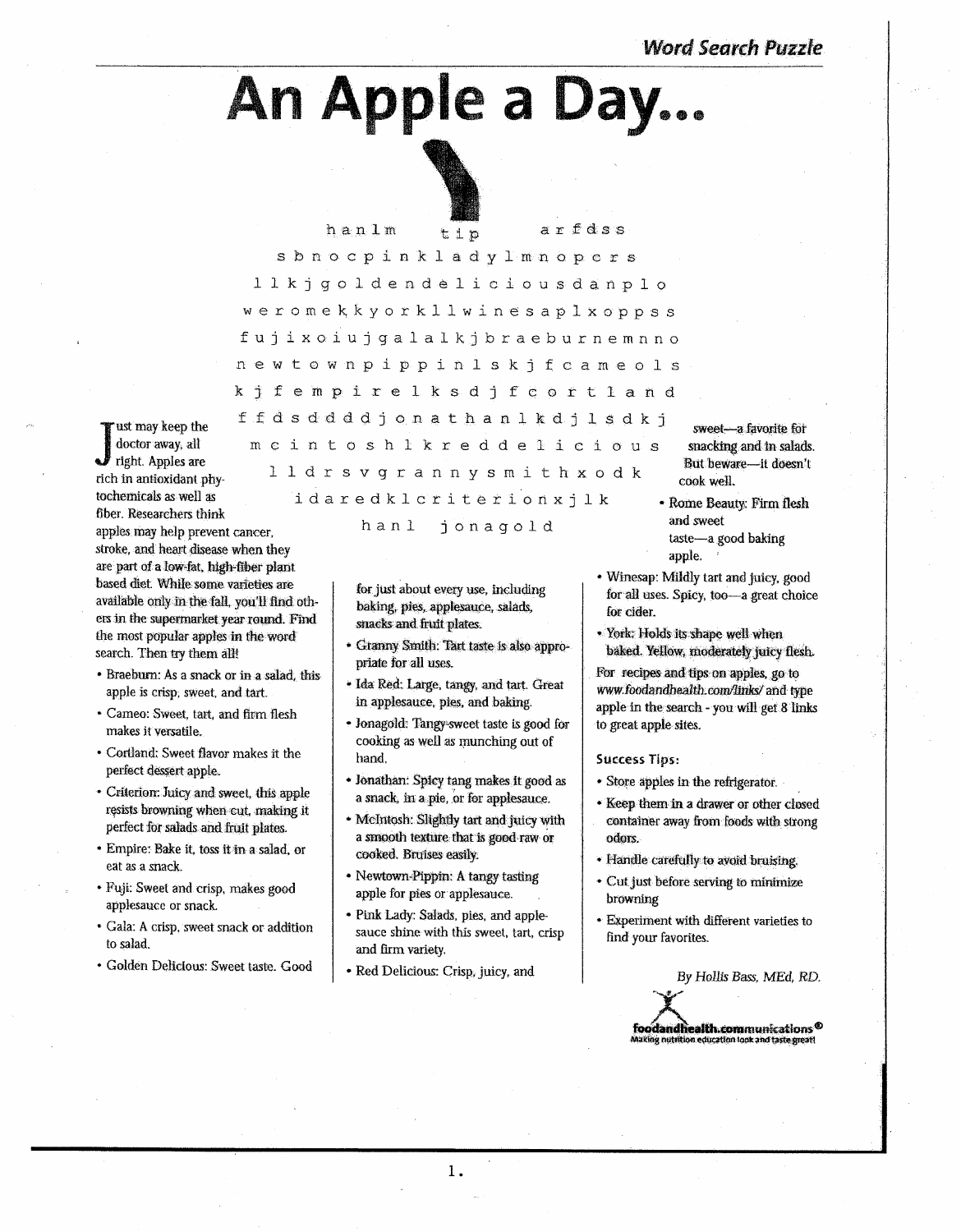#### **Pumpkin: Beyond Halloween**

Besides being great for Halloween fun, pumpkins make wonderful eating. Just one-half cup of canned pumpkin provides 4 grams of fiber, no fat or cholesterol, and only 50 calories. Pumpkin also has more beta-carotene per serving than any other commonly eaten food. Your body converts beta-carotene to vitamin A, and it may protect against heart disease and some cancers.

#### **Fresh pumpkins**

Fresh pumpkins are available from late summer well into the fall. Small sugar or pie pumpkins are the best for eating, though you can eat the large ones, too. Be sure the pumpkins are clean and dry, then store in a cool, dry, dark place. Depending on storage conditions, pumpkins may last for several months.

To peel a pumpkin, cut the top off and then cut a thin slice off the bottom so the pumpkin sits flat. Using a large knife, cut slices of the skin off from top to bottom, working your way around the pumpkin, just like you would cut the skin off an orange or a squash. Cut the pumpkin in half and scoop out the seeds and stringy pulp, then cut the pumpkin into chunks.

To make pumpkin puree, steam pumpkin chunks until quite tender and drain well. Puree in a food processor or use a potato masher, then drain again through a fine sieve or coffee filter. You may also bake (325°) unpeeled, seeded pumpkin halves until tender, about 1 hour. Scoop the flesh out of the shell and puree. This puree will be drier so you won't need to drain it. Puree may be frozen for up to six months.

#### **Canned pumpkin**

Canned pumpkin puree is easy to use and works very well in recipes. Be sure to purchase plain pumpkin and not the pie filling, which contains sugar and other ingredients. Read the label carefully to see which one you are buying.

#### **Cooking tips**

• You can substitute pumpkin for winter squash in most recipes.

• Stir pumpkin puree into soups, chilies and stews.

• Cut a fresh pumpkin into cubes and toss with 1 tablespoon oil, 2 tablespoons thawed apple juice concentrate, and a dash of nutmeg. Put into a baking pan coated with cooking spray and roast in a 400° oven for 30 minutes or until tender, stirring once.

• Make a delicious, quick pumpkin soup by heating 1 can (15 oz) pumpkin, 1 can (14.5 oz) broth,

1/2 cup water or skim milk, and 1 teaspoon mild curry powder together in a medium saucepan. · Soften 1 pint nonfat vanilla ice cream, then fold in 1/2 cup canned pumpkin, 2 tablespoons sugar (or artificial sweetener), and 1/2 teaspoon pumpkin pie spice. Refreeze, then scoop into 4 dishes to serve.

• A scooped out pumpkin makes a wonderful serving container! Bake a pumpkin (seeds removed) at 350° until tender (about 1 hour, depending on the size of the pumpkin) and then use it to serve soups, stews, grains, or whatever. Scoop out a little of the pumpkin flesh to serve with each portion, but be sure to leave enough pumpkin so that the shell won't collapse.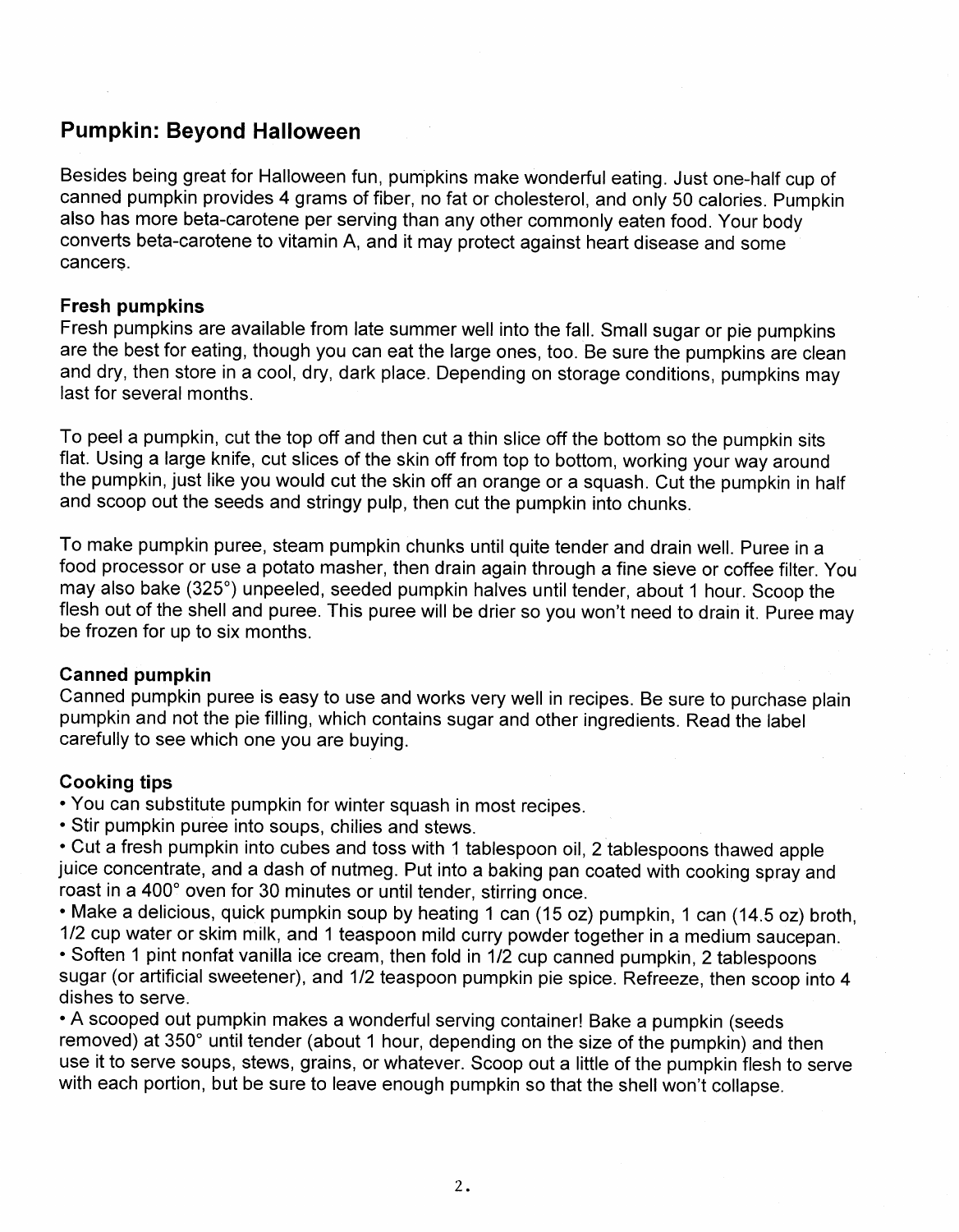#### **Pumpkin Trivia**

. The biggest pumpkin on record weighed 1140 pounds. To get that big, it grew more than a pound an hour during the month of August! See www.pumpkinnook.com.

. In 1997 there was a pumpkin boat race in Central Park Lake in New York City. A motor was attached to each of several giant pumpkins (over 700 lbs) that were steered by drivers sitting in the hollowed-out pumpkin shells.

#### **Pumpkin Pie Oatmeal**

1 small apple, finely diced 2/3 cup apple juice 2/3 cup skim milk 1/2 cup pumpkin puree 1/2 tsp pumpkin pie spice or cinnamon 2/3 cup quick oatmeal, uncooked Combine everything but the oatmeal in a 1-1/2 quart microwave-safe dish. Bring just to boiling in the microwave (about 4 to 5 min on full power). Stir in oatmeal and heat at full power for 1 minute longer. Serves 2 or 3. Cheryl Sullivan, MA, RD.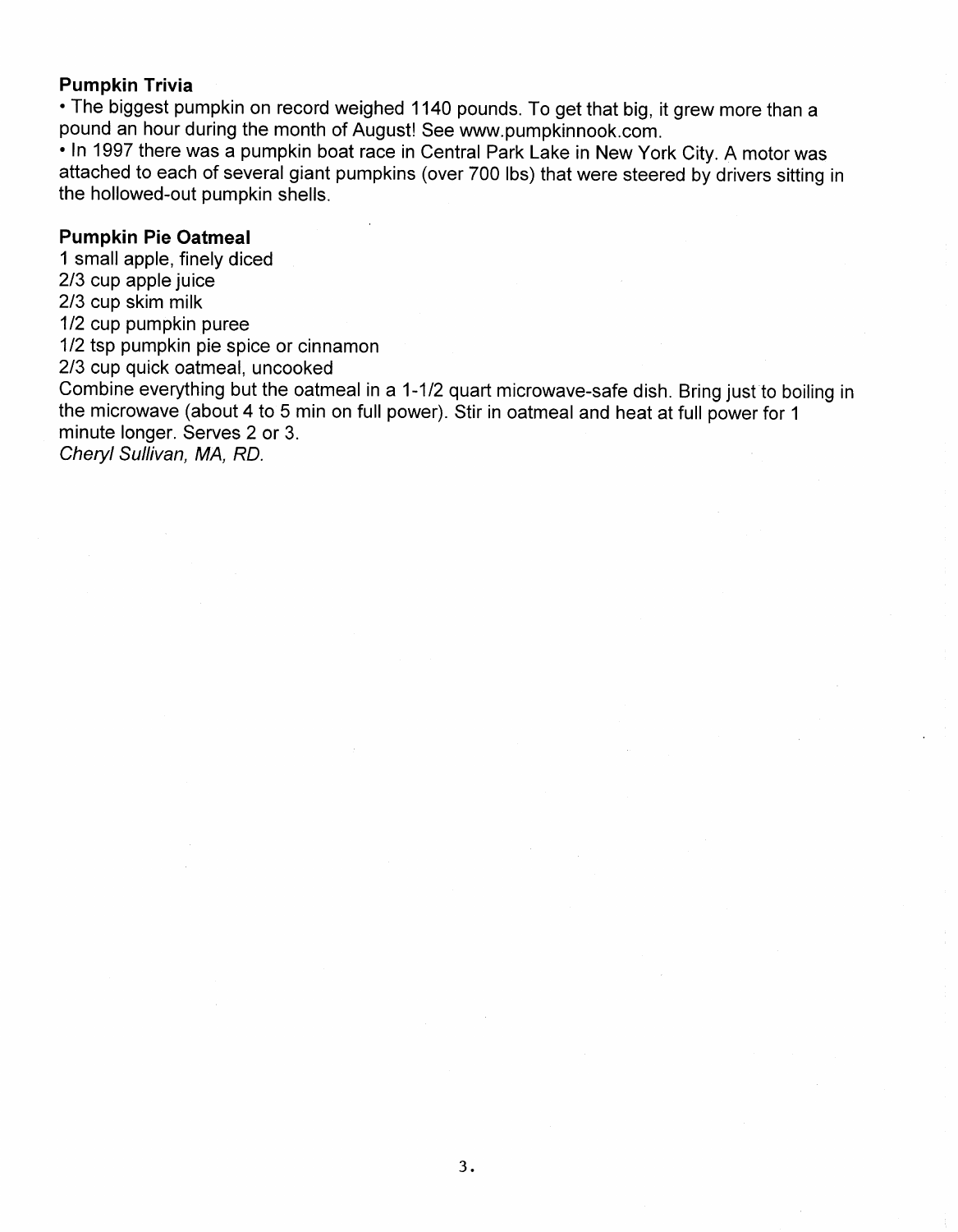### Poppin' Popcorn

#### Did you know...

. What makes popcorn pop? The small amount of water that's naturally inside each kernel of corn expands when heated. This makes the kernel explode, giving the pop to corn.

• Just how much popcorn do we munch? According to the Popcorn Board, the average American eats about 68 quarts of popcorn each year.

. Was the microwave invented for popcorn? Not really. But in the 1940s, the first tests with microwave heating involved cooking popcorn. Who knew just how popular microwave popcorn would become?

#### Poppin' up good nutrition

Ounce for ounce, air-popped popcorn is more nutritious than snack chips, with fewer calories and a lot less fat. However, you should read the label since packaged, flavored popcorn runs high in calories. fat and salt. Popcorn at theaters is usually not a good choice because it is popped with tropical oils that are high in artery-clogging saturated fat. We recommend making and bringing your own.

#### Poppin' it healthy

It's easy to see why popcorn is a nutritious snack. But, like potatoes and pizza, it's what you put on the popcorn that makes all the difference. Too much butter or salt will cancel out the health benefits.

Your best bet is to use a hot-air popcorn popper and add just a touch of seasoning to taste (see "Poppin' up good taste" for ideas). Some low-fat microwave brands are also good choices. Label reading is important here. It can be confusing because some brands list nutrient values for unpopped corn or for 1-cup and 6-cup serving sizes. Look for "low fat" or "94% fat free" claims, which still make a healthy snack. Orville Redenbacher Smart Pop, Pop Secret 94% Fat Free, Cousin Willie's Low Fat. and Healthy Choice are good choices. Three cups is considered one serving of popcorn, so watch ityou can munch a whole bag if you're not careful.

For more recipes (including some cute Halloween ideas) and popcorn information, try the Popcorn Board at www.popcorn.org.

#### Poppin' up good taste

You can make popcorn into a sweet or spicy snack without adding too much fat, extra calories, or sodium. Just spray popcorn lightly with butter flavored cooking spray (or try the garlic flavor for a change) and toss with your favorite seasonings.

#### **Sweet tooths**

Add a dash of cinnamon sugar and some dried fruit to your air-popped popcorn.

#### **Adventurists**

Trv a dash of these:

- · Garlic powder
- Oregano
- Chili powder
- Other favorite herbs and spices
- · Parmesan cheese

#### **Traditionalists**

Spray margarine or butter flavored cooking spray with just a dash of salt. A little goes a long way.

#### On the run

Skip the afternoon candy or Power Bar and try a popcorn trail mix. Add dried fruit, nuts (try soy nuts. almonds, or sunflower seeds), and raisins to popcorn. By Hollis Bass. MEd. RD.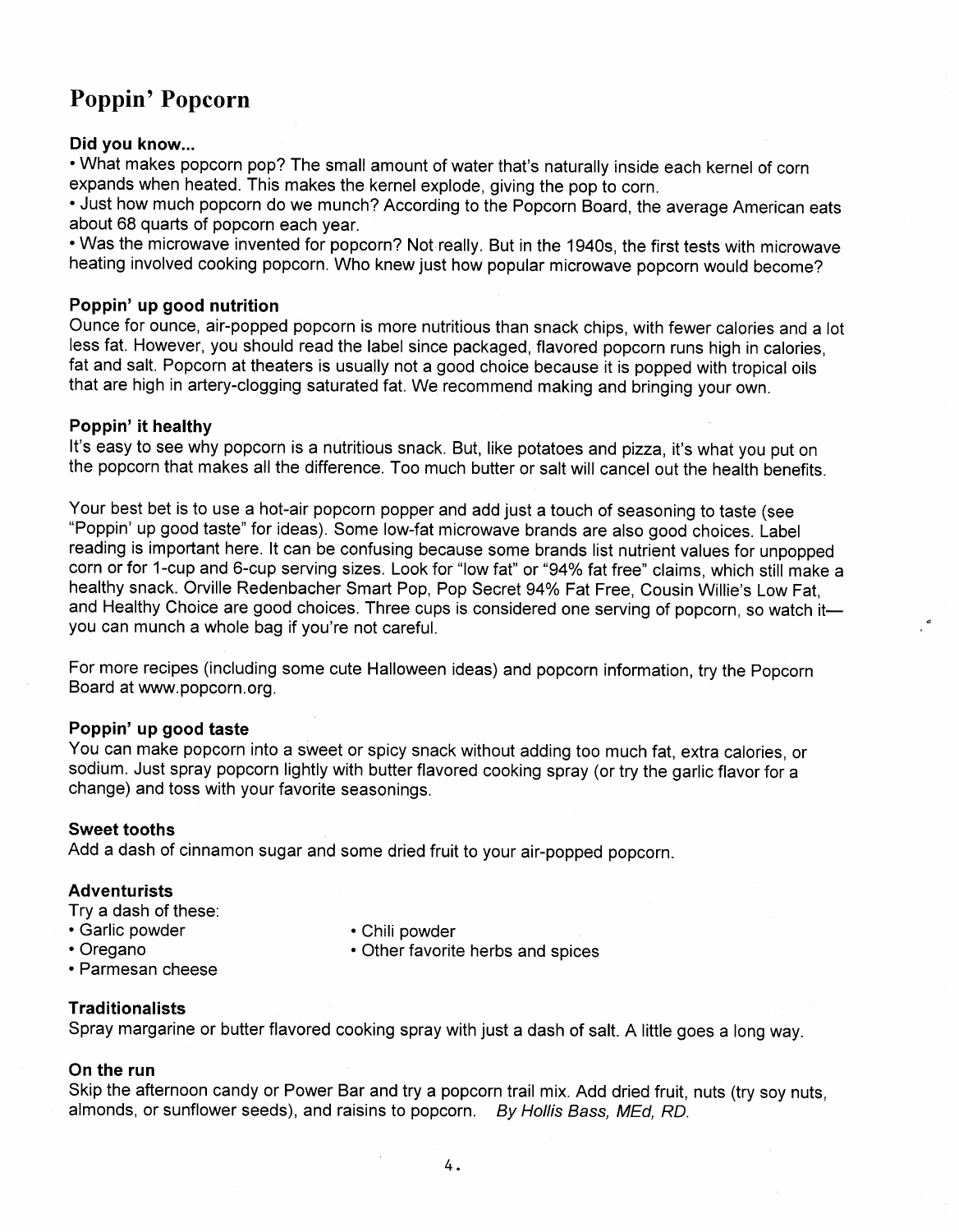#### **Brat Wraps**

4 Brats, grilled and split in half lengthwise  $\frac{1}{2}$  teaspoon kosher salt 1 large yellow onion, thinly sliced ¼ to ½ teaspoon crushed red pepper flakes 1 to 2 teaspoons canola oil 4 flour tortillas, 8 inch, warmed 14 oz. can sauerkraut, rinsed and drained well ¼ cup honey-Dijon mustard 2 Tablespoons granulated sugar 1 cup shredded smoked Swiss cheese

**Oktoberfest Chili** Cook Time: 5 Hours 20 Minutes Servings: 7

In a large sauté pan, sauté onions in oil over medium heat until softened and translucent, approx. 15 to 20 minutes. Add sauerkraut, sugar, salt and red pepper flakes; combine well and continue to cook until nearly all of the moisture from the sauerkraut is gone and mixture is rather "dried out" looking. Divide sauerkraut mixture in fourths, placing it down the center of each flour tortilla; place 2 brat halves on top of the sauerkraut. Drizzle 1 Tablespoon mustard on brats and top with 3 to 4 Tablespoons shredded Swiss. Fold up tortilla and serve. Makes 4 fat brat wraps.

| 1-1/4 pounds fresh bratwurst links, cut into 1-inch slices | 2 cloves garlic, minced                             |
|------------------------------------------------------------|-----------------------------------------------------|
| 1 tablespoon bacon drippings, divided                      | 1 cup sauerkraut, drained                           |
| 1/2 large onion, diced                                     | 1 (15 oz) can red beans, drained                    |
| 1/2 green bell pepper, diced                               | 1 (15 oz) can petite diced tomatoes                 |
| 1 jalapeno peppers, diced                                  | $\frac{1}{2}$ (28 oz) can crushed tomatoes          |
| 1 (15 ounce) can tomato sauce                              | 1 Tablespoon & 1 $\frac{1}{2}$ teaspoon white sugar |
| 1 (12 fluid ounce) can tomato juice                        | 1 teaspoon garlic powder                            |
| 1/2 (12 fluid ounce) can or bottle German-style beer       | 1 teaspoon paprika                                  |
| 1-1/2 teaspoons salt                                       | $\frac{1}{2}$ teaspoon allspice                     |
| 1-1/2 teaspoons black pepper                               | $\frac{1}{2}$ teaspoon oregano                      |
| 1-1/2 teaspoons cumin                                      | 1 oz. milk chocolate candy                          |
| 2 tablespoons chili powder                                 |                                                     |

1. Place the bratwurst into a large skillet with 1 tablespoon of bacon drippings over medium heat; cook and stir the bratwurst until the pieces are browned and no longer pink inside, about 15 minutes, drain grease

 2. Place remaining 1 tablespoon of bacon drippings in a large, deep pot over medium heat, and cook and stir the onion, green and jalapeno peppers, and garlic until the onion is translucent, about 8 minutes. Place the bratwurst into the pot with the vegetables, and stir in the sauerkraut, red beans, petite diced tomatoes, crushed tomatoes, tomato sauce, tomato juice, beer, salt, black pepper, cumin, chili powder, sugar, garlic powder, paprika, allspice, and oregano.

3. Bring the chili to a boil, reduce heat to a simmer, and stir in the milk chocolate until melted and dissolved. Simmer for 5 hours, stirring occasionally.

#### **Simple Chili Dog Casserole Recipe**

2 (15 oz) chili with beans

1 (16 oz) package beef hotdogs

10 (8 inch) flour tortillas

1 (8 oz) package shredded cheddar cheese

Preheat oven to 425 degrees. spread 1 can of chili in the bottom of a 9x13 inch baking dish. Roll up hotdogs inside tortillas and place in baking dish, seam side down, on top of the chili. Top with remaining can of chili, and sprinkle with shredded cheddar cheese. Cover baking dish with cover or aluminum foil, and bake at 425 degrees for 30 minutes. This is a great football game day recipe.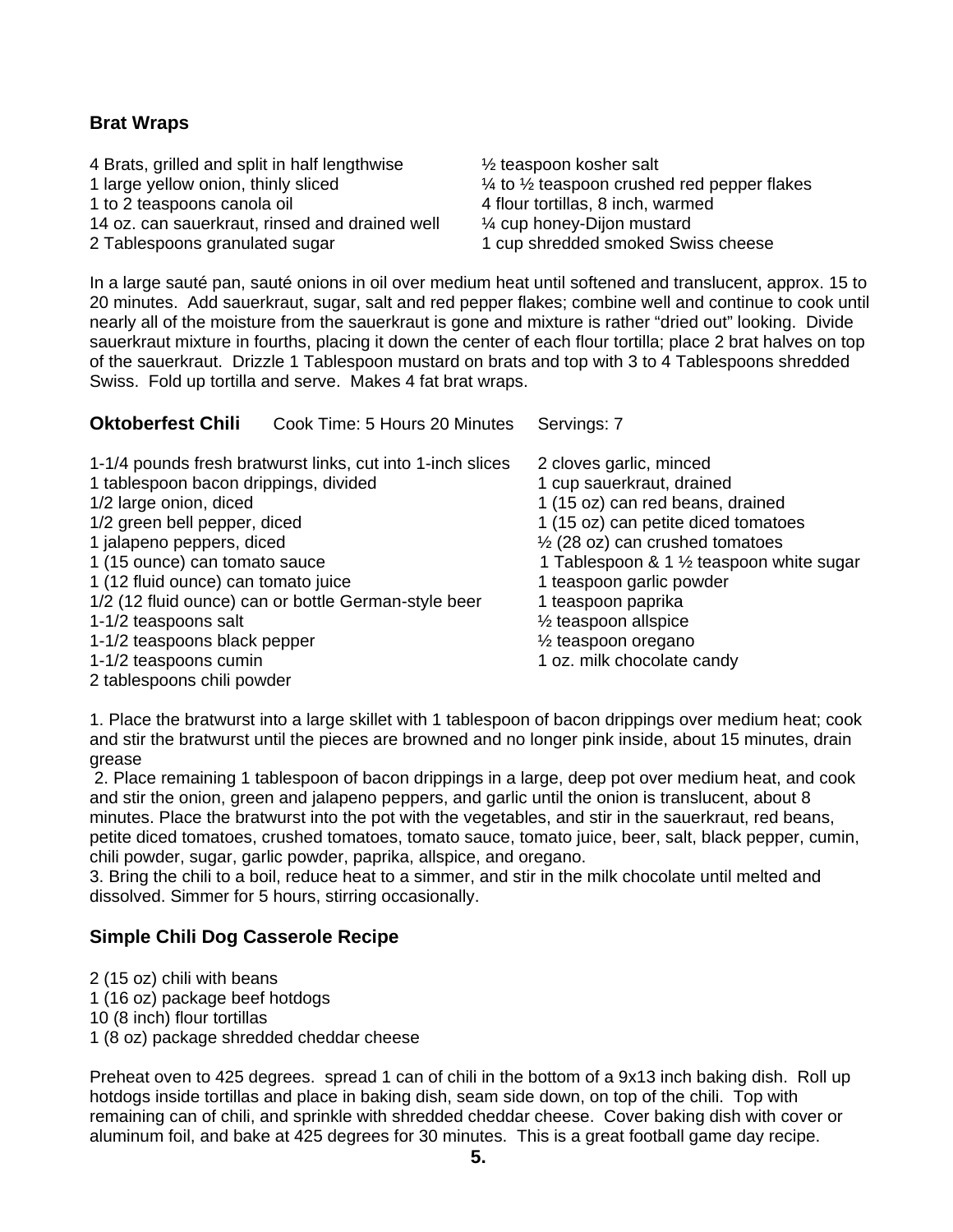#### **Hot German Potato Salad**

9 potatoes, peeled 2 teaspoons salt 6 slices bacon  $\frac{1}{2}$  teaspoon celery salt 2 tablespoons all-purpose flour <br>
2 tablespoons white sugar <br>
2 tablespoons white sugar <br>
2 1/3 cup distill

3/4 cup chopped onions 1/8 teaspoon ground black pepper 1/3 cup distilled white vinegar

- 1. Bring a large pot of salted water to a boil.
- 2. Add potatoes and cook until tender but still firm, about 30 minutes.
- 3. Drain, cool and slice thin.
- 4. Place bacon in a large, deep skillet.
- 5. Cook over medium high heat until evenly brown.
- 6. Drain, crumble and set aside, reserving drippings.
- 7. Sauté onions in bacon drippings until they are golden-brown.
- 8. In a small bowl, whisk together the flour, sugar, salt, celery seed, and pepper.
- 9. Add to the sautéed onions and cook and stir until bubbly, then remove from heat.
- 10. Stir in water and vinegar, then return to the stove and bring to a boil, stirring constantly.
- 11. Boil and stir for one minute.
- 12. Carefully stir bacon and sliced potatoes into the vinegar/water mixture, stirring gently until potatoes are heated through.

#### **Sweet Pepper Relish**

20 large bell peppers, red, yellow, orange, example 10 and 6-7 large bell peppers green, stems and seeds removed, about 6 pounds

- 1 <sup>1</sup>/<sub>2</sub> pounds sweet onions **1** is a state of the state of the state of the state of the state of the state of the state of the state of the state of the state of the state of the state of the state of the state of the s
- <sup>1/4</sup> cup kosher salt or pickling salt 1 1/3 Tbsp. kosher salt
- 
- 

- 1 tablespoon yellow mustard seeds 1 tsp. yellow mustard seeds
- 1 tablespoon (sweet Hungarian paprika, optional) 1 tsp. sweet Hungarian paprika

#### **Ingredients Intervention Contract Property REDUCED RECIPE**

- 5 cups sugar 1 2/3 cup sugar 2 cups white vinegar 2/3 cups white vinegar 2 cups cider vinegar 2/3 cups cider vinegar
	-

 Wash peppers and cut in large chunks; you'll have about 6 pounds of chunks. Finely chop about 1/2 to 2/3 of the peppers.

Grind or finely chop the remaining peppers using a food grinder or food processor. Coarsely chop about half of the onions and add the remaining onions to the grinder or food processor. Combine in a large bowl with the salt; toss to mix thoroughly.

Cover with ice and let stand for 3 hours.

Drain peppers, squeezing to get as much moisture out as possible. In a large nonreactive kettle, combine the vinegars, sugar, mustard seeds, and paprika, if using. Add the well-drained pepper mixture and bring to a boil. Reduce heat to medium low and simmer, uncovered, for 50 to 60 minutes, until thickened. Stir occasionally.

Meanwhile, fill a boiling water bath canner about half full. Add clean canning jars to the water and bring to a boil. Reduce heat to low and keep jars warm.

In a saucepan, bring water to a simmer, turn to low and add the flat lids. Keep the lids in the hot water until ready to use.

When the pepper mixture is finished cooking, ladle into the hot drained jars. With a damp clean cloth, wipe the rims of the jars. Using tongs lift lids from the water and let excess drip off of them; place on the clean jar rims. Screw on the jar rings firmly. Lift jars into the canner.

Bring to a boil, and boil gently for 10 minutes.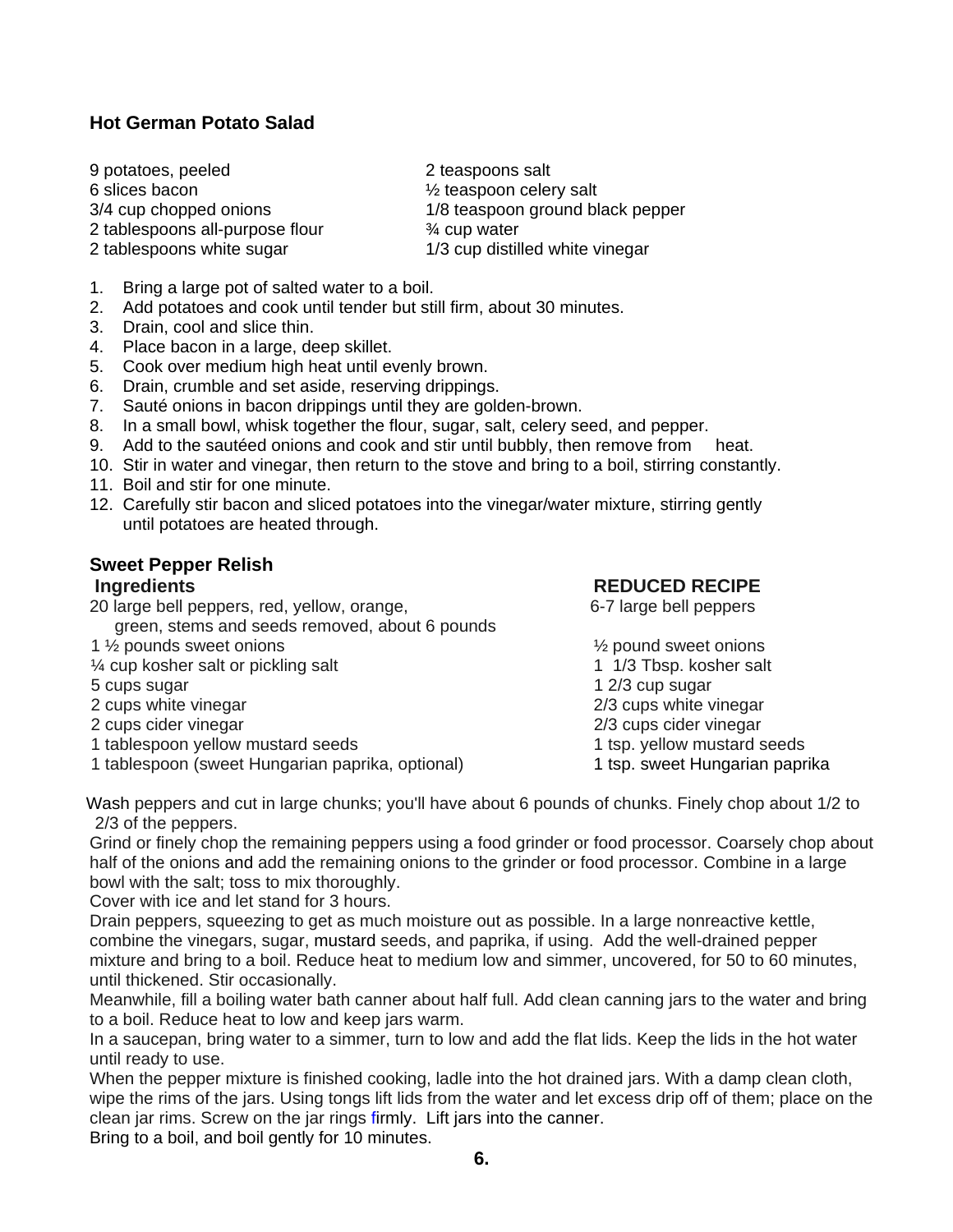#### **Octoberfest Red Cabbage (6 servings)**

3 tablespoons bacon drippings or canola oil ¾ teaspoon salt 1 head (1  $\frac{1}{2}$  pounds) red cabbage shredded  $\frac{1}{4}$  teaspoon pepper 2 medium tart apples, peeled and chopped 1/8 teaspoon ground cloves 1 cup water  $\frac{1}{4}$  cup white vinegar ¼ cup sugar

1. In Dutch oven heat bacon drippings or canola over medium heat. Add cabbage and apples; cook and stir 2-3 minutes. Stir in water, sugar, salt, pepper, and cloves.

2. Bring to a boil. Reduce heat; simmer, covered, 40-50 minutes or until cabbage is tender, stirring occasionally. Stir in vinegar.

**Nutrition per serving**: 146 calories, 7 grams fat, 331 mg sodium, 22 grams carbohydrates, 3 gram fiber. *Adapted from Taste of Home Magazine September/October 2014*.

#### **German Potato Dumplings with Browned Butter Sauce (8 servings**)

| 3 pounds medium sized potatoes (about 10), | 2/3 cup dry bread crumbs      |
|--------------------------------------------|-------------------------------|
| peeled and quartered                       | 1 teaspoon salt               |
| 1 cup all-purpose flour                    | $\frac{1}{2}$ teaspoon nutmeg |
| 3 eggs, lightly beaten                     | 12 cups water                 |

#### **Browned Butter Sauce**

 $\frac{1}{2}$  cup butter, cubed  $\frac{1}{4}$  cup dry bread crumbs 1 tablespoon onions chopped fine

Place potatoes in a Dutch oven: add water to cover. Bring to a boil. Reduce heat; cook uncovered 15- 20 minutes or until tender. Drain and transfer to a large bowl.

Mash potatoes. Stir in flour, eggs bread crumbs, salt and nutmeg. Shape into sixteen 2 inch balls. In a Dutch oven bring the 12 cups water to a boil. Carefully add dumplings. Reduce heat, simmer, uncovered, 7-9 minutes until a toothpick inserted in center of dumpling comes out clean. Remove from water.

In a small heavy skillet, heat butter and onions over medium heat. Heat 5-7 minutes until butter is golden brown, stirring constantly. Remove from heat; stir in bread crumbs. Serve over dumplings. Nutrition per serving: 367 calories, 14 grams fat, 524 mg sodium, 51 grams carbohydrates, 5 grams fiber, 9 grams protein.

From Taste of Home Magazine-September/October, 2014. Submitted by Royce Collins

#### **German Style Green Beans**

| 1 1/2 lbs fresh green beans, cut into 1 inch pieces | 1 large onion, chopped    |
|-----------------------------------------------------|---------------------------|
| 6 slices bacon, diced                               | Salt and pepper, to taste |

Place beans in saucepan, cover with water and bring to a boil. Reduce heat; cover and cook for 15-20 minutes or until tender. Meanwhile, cook bacon until crisp; remove and set aside. Sauté onion in bacon drippings until tender. Drain beans; return to pan. Add onion, 1 tablespoon drippings, salt and pepper; heat through. Crumble bacon, add to beans and toss. Serve immediately. Serves 6 Nutritional Analysis per serving: Calories: 82, Total fat 3.8 g ( 1.2 g saturated), Cholesterol 6 mg (sugars 5 mg), Sodium, 74 mg; Total Carbohydrates 10 g (fiber 3 g) protein 3 g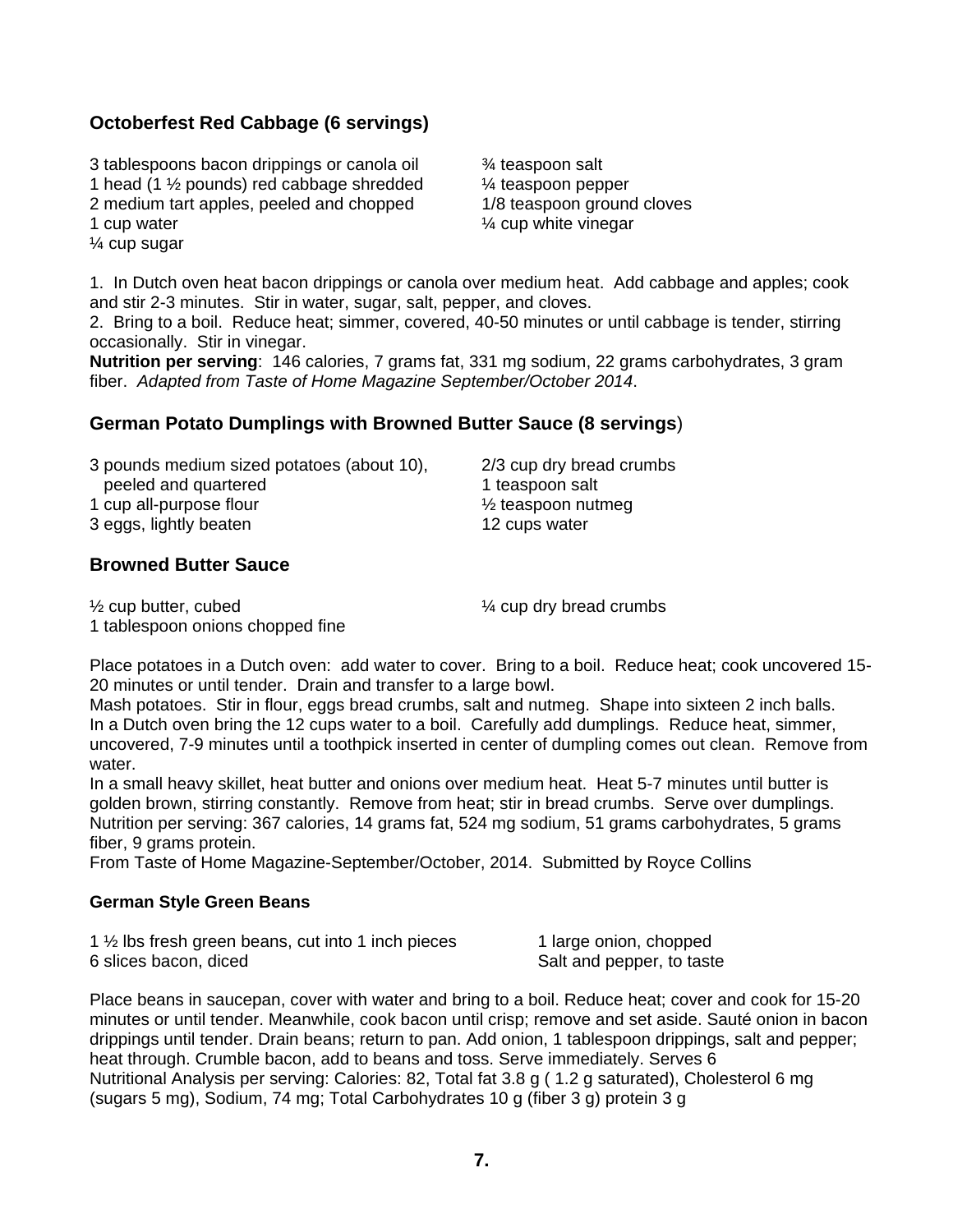#### **Slow Cooker Beer-Braised Smoked Sausage and Onions** Makes 12 servings

12 sausages (also referred to as bratwursts) 1 teaspoon caraway seeds

- 3 Tbsp. melted butter ½ teaspoon salt
- 1 Tbsp. brown sugar 1 Tbsp. brown sugar 1 A teaspoon pepper
- 1 Tbsp. grainy mustard 1 can (12 oz) beer
- 3 large onions, sliced into 1/4 inch rings
- 12 hoagie rolls or hot dog buns, split

Mustard and shredded cheddar cheese (optional)

Heat a large nonstick skillet over medium-high heat. Add sausage/brats and brown all sides. About 10 minutes

Meanwhile, coat the bowl of a slow cooker with nonstick spray. Slow cooker bags work great. Place butter, brown sugar and mustard in slow cooker; stir in onion, caraway seeds, salt and pepper. Place sausage/brats over the onions and pour beer over top. Cover and cook on high for 4 hours. Serve sausage/brats on rolls with onions. Top with mustard and fresh shredded cheese. *Recipe source--www. keyingredient.com*

#### **Beer Braised Beef**

1 ½ lbs. beef chuck or roast, cut into 1 inch cubes

<sup>1/2</sup> cup flour for breading 1 Tablespoon Hungarian paprika

- 1 cup EACH carrots, turnips, celery, leeks, onion 1 quart beef stock 1 cup beer 4 bay leaves
- 
- 1 Tablespoon black peppercorns 1 Tablespoon caraway seed
- 1 Tablespoon Hungarian paprika

- ¼ cup olive oil 4 strips bacon, cut into strips
	-
	-
	-

Place the beef cubes in a bowl and toll with the flour and paprika. Reserve the left over flour and paprika in case you want to thicken the stew at the end. Heat the oil in a Dutch oven on medium and add part of the beef. Don't crowd or it won't brown. Brown a bit at a time, remove to a bowl, and add more beef to brown. Add the browned beef, beef stock, beer, onion, leeks, bay leaves, peppercorns, caraway seeds, and the second Tablespoon of paprika. Brown the bacon in another pan and add to the pot. Simmer for about an hour. Check the beef until it is fork tender but not fall apart then add the rest of the carrots, celery, and turnips. Cook another 30-45 minutes. You can add the leftover flour mixture if you want the sauce thicker, adding a little at a time.

#### **Bavarian Style Meatballs Servings: 7**

Ingredients:

12 fluid ounces tomato-based chili sauce 1 cup water

1 (16 ounce) can whole cranberry sauce 1 cup packed brown sugar

27 ounces Bavarian-style sauerkraut, undrained 1 (16 oz) package frozen meatballs Directions:

1. In a medium size mixing bowl, combine chili sauce, cranberry sauce, sauerkraut, water, and brown sugar. Mix well. Pour sauce and meatballs in a slow cooker, stir.

2. Cook, covered, at a medium temperature for 4 hours. Stir occasionally to coat meatballs. *Printed from Allrecipes.com*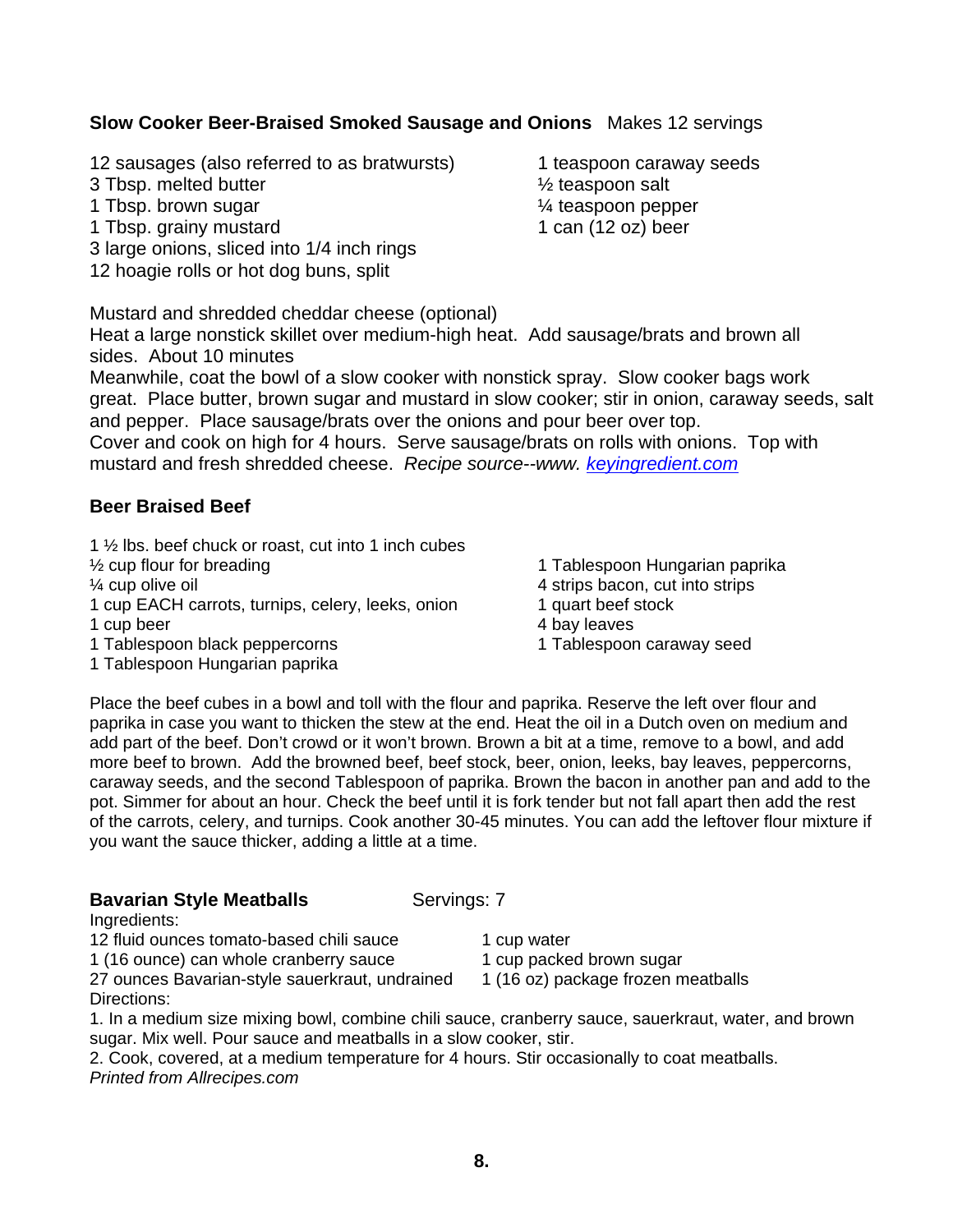#### **Spicy Yellow Mustard**

This spicy version is great for dipping soft pretzels or smearing on brats and cheeseburgers. The longer the mustard sits the less spicy it becomes; the oil in the seeds that gives pungency and heat tends to dissipate over time.

1/4 cup ground mustard, such as Coleman's 2 tsp granulated sugar 1/2 tsp kosher salt 1 large egg 1/2 cup white wine vinegar 1/8 tsp paprika 1/8 tsp turmeric

Place ground mustard, sugar and slat i a medium heatproof non-reactive bowl and whisk to combine. Add the egg and whisk until smooth. Add the vinegar, paprika, and whisk until combined. Cover the bowl tightly with plastic wrap and refrigerate for 2 weeks. Fill a medium saucepan with 1 inch of water and bring it to a bare simmer over low heat. Remove the plastic wrap from the mustard mixture, place the bowl over simmering water and cook, whisking constantly, until the mustard mixture has thickened to the consistency of olive oil, about 8-10 minutes.(Check to make sure the water is not boiling periodically removing the bowl from the saucepan using a potholder or dry towel. If the water is boiling, reduce the heat so the egg doesn't curdle.) Transfer the mustard to a nonreactive container with a tight fitting lid and cool completely. Seal the container and refrigerate for up to 2 weeks.

Recipe source--chow.com

#### **Red Cabbage Salad with Blue Cheese & Maple-Glazed Walnuts (8 servings)**

| 1 tablespoon crumbled blue cheese<br>$\frac{1}{4}$ cup olive oil | 1 Tablespoon Dijon mustard<br>$\frac{1}{2}$ teaspoon salt |
|------------------------------------------------------------------|-----------------------------------------------------------|
|                                                                  |                                                           |
| 3 tablespoon red-wine vinegar                                    | 1⁄4 teaspoon pepper                                       |
| Salad:                                                           |                                                           |

| 1 tablespoon olive oil        | 3 Tablespoons pure maple syrup        |
|-------------------------------|---------------------------------------|
| 1 teaspoon butter             | 8 cups very thinly sliced red cabbage |
| 1 cup walnuts                 | 2 scallions, thinly sliced            |
| $\frac{1}{4}$ teaspoon salt   | 1/3 cup crumbled blue cheese          |
| $\frac{1}{4}$ teaspoon pepper |                                       |

1. Combine 1 tablespoon blue cheese, ¼ cup olive oil, vinegar, mustard, salt and pepper in blender or mini food processor until creamy. Set aside.

2. Place a piece of parchment or wax paper near stove. Heat 1 tablespoon oil and butter in a medium sized skillet over medium heat. Add walnuts and cook, stirring for 2 minutes. Add salt and pepper. Drizzle in maple syrup and cook, stirring until nuts are well coated and have begun to caramelize.

Transfer nuts to paper. Separate the nuts while they are still warm. Cool at least 5 minutes.

3. Place cabbage and scallions in a large bowl. Toss with dressing. Serve topped with blue cheese and walnuts.

**Nutrition for 1 cup serving**: Calories 232, Fat 19 grams, Carbohydrates 12grams, Protein 4 grams, Sodium 284 mg. *Adapted from Eating Well Magazine-March/April, 2014*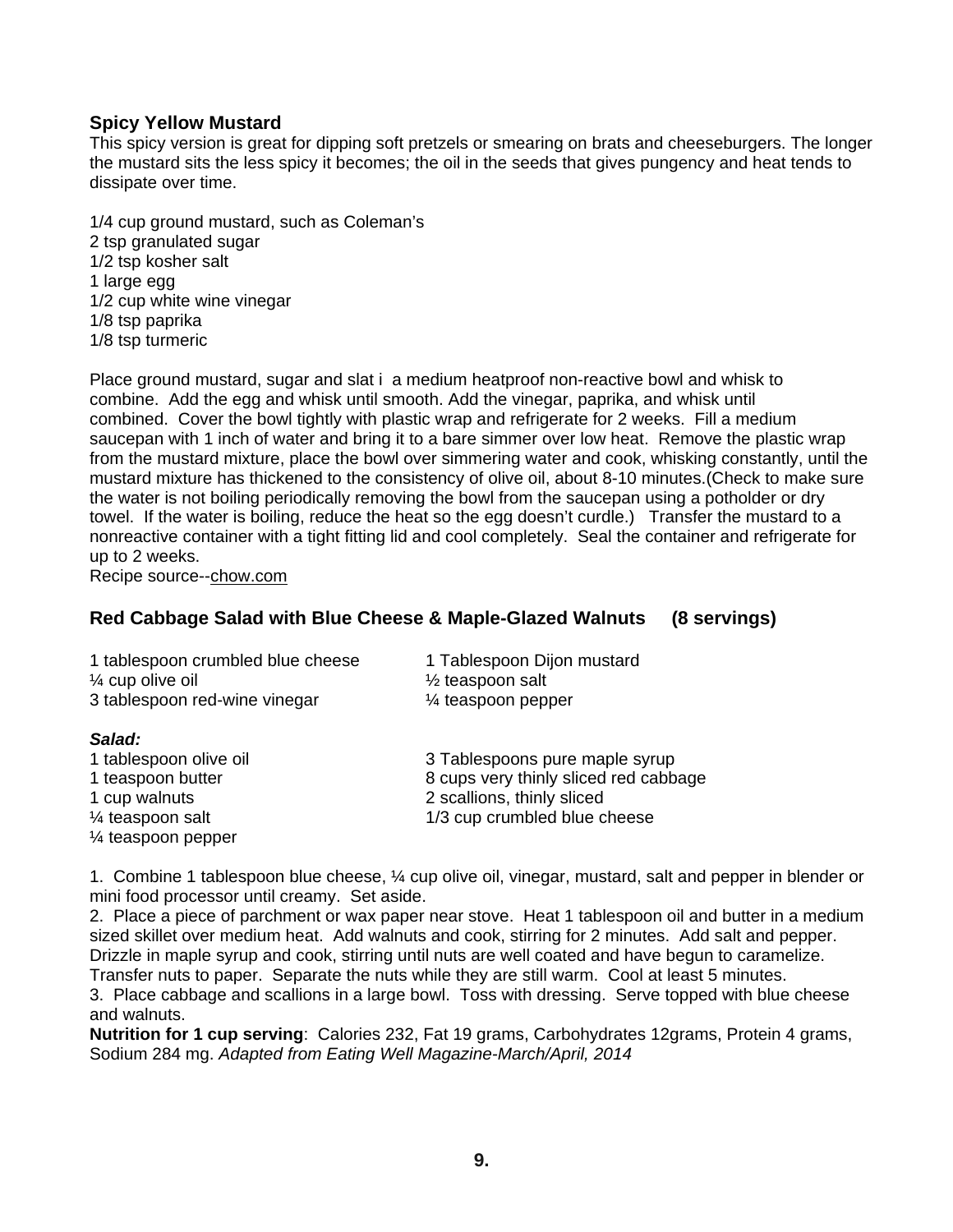#### **Apple Cheddar Soup**

 $\frac{1}{2}$  cup finely chopped onion  $\frac{1}{2}$  teaspoon salt

- 
- 
- 
- 1 teaspoon snipped fresh thyme
- OR ½ tsp. dried thyme, crushed Fresh apple slices

Green Peppercorns

1 Tablespoon butter **The Contract Contract Contract Contract Contract Contract Contract Contract Contract Contract Contract Contract Contract Contract Contract Contract Contract Contract Contract Contract Contract Contract** 2 medium baking potatoes, peeled and diced 1 medium cooking apple, peeled, coarsely chopped 2 cups apple cider 4 oz. sharp Cheddar cheese, shredded (1 cup)

In large saucepan cook onion in hot butter over medium heat until tender. Stir in potatoes, cider, thyme, salt, and cayenne pepper. Bring to boiling; reduce heat. Simmer, covered, 15 minutes. Add chopped apple; simmer, covered, 5 minutes or until potatoes are tender. In small bowl combine milk and flour; stir into soup. Cook and stir until bubbly. Slowly add cheese, whisking until cheese is melted. Divide soup among serving dishes; top with apple slices and peppercorns.

Makes 4 to 6 side-dish servings.

#### **Nutrition information**

Per Serving: cal. (kcal) 352, Fat, total (g) 16, chol. (mg) 48, sat. fat (g) 10, carb. (g) 32, Monosaturated fat (g) 4, Polyunsaturated fat (g) 1, fiber (g) 4, sugar (g) 10, pro. (g) 12,

#### **Beer Mac'N Cheese**

| 16 ounce box of pasta            | 3 Tablespoons butter                |
|----------------------------------|-------------------------------------|
| 3 Tablespoons flour              | 1 cup German beer                   |
| 1 cup cream                      | 4 ounces cream cheese               |
| 8 ounces shredded cheddar cheese | 8 ounces shredded mozzarella cheese |

First cook and drain the pasta according to the directions on the box. While your pasta is cooking, melt butter and add in the flour. Mix until it turns into a thick paste. Next pour in the beer and mix. Then add and mix the cream. Bring the mixture to a low boil, and then add in the cream cheese. Stir and heat until it's melted. Next add the cheese. Heat and stir until everything is melted. Finally mix the sauce with the pasta.

#### **Cold Green Bean Salad**

1 ½ Lbs. Fresh Green Beans 2 Tablespoons lemon juice

- 
- $\frac{1}{2}$  teaspoon dried summer savory, crumbled 1 teaspoon finely chopped fresh dill
- 
- 
- 3 Tablespoons White or red wine vinegar
- 
- 1 teaspoon Salt 2 Tablespoons finely chopped onion

- $\frac{3}{4}$  cup rich homemade chicken broth  $\frac{1}{1}$  teaspoon finely chopped fresh parsley
- 4–5 Tablespoons Olive oil 1/8 teaspoon freshly ground black pepper

Trim beans & cut into 2 inch pieces. Heat 8 cups water, salt & savory to boiling in 4 or 5 quart pan over high heat. Drop beans into water & return to boil. Reduce heat to medium & cook until beans are crisp-tender, 10 to 15 minutes.

Drain beans & place in large bowl. Combine all remaining ingredients in medium bowl, beat with whisk until well blended and immediately pour over beans. Cover & refrigerate, stirring occasionally, until chilled, at least 2 hours. Drain beans, discard marinade. Transfer beans to serving bowl. Serve chilled. *Tastes of Liberty, 1986*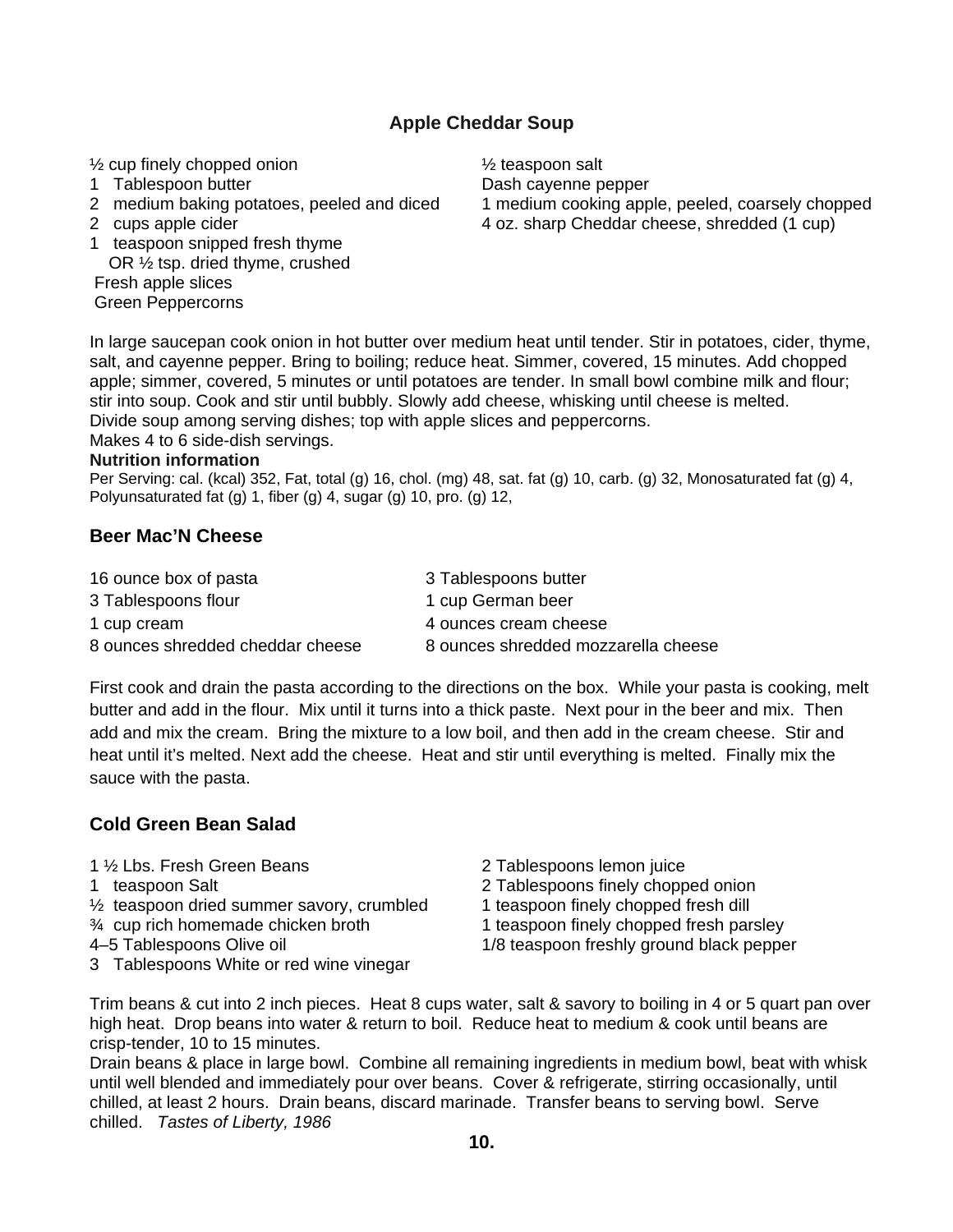#### **Pretzel Bites with Sauces**

- 2  $\frac{1}{2}$  teaspoon kosher salt  $\frac{4 \frac{3}{4} \text{ cup all-purpose flour}}{4 \frac{3}{4}}$ Vegetable oil and the same of the 12 cup water  $\frac{3}{4}$  cup baking soda 1 egg, beaten Salt, (sea or kosher salt)
- 1 ½ cup warm water 2 Tablespoons light brown sugar 1 pkg. active dry yeast 6 Tablespoons unsalted butter, melted

Combine the water, sugar, yeast, and butter in the bowl of an electric mixer with a dough hook. Once combined, let sit for 5 minutes. In a separate bowl, mix together the flour and salt. Add the dry ingredients to the wet ingredients and mix on low until combined. Increase the speed until the dough is smooth and pulling away from the sides of the bowl, about 3 minutes. Remove from the bowl and knead on a flat surface for an additional minute. Grease the inside of the bowl with the vegetable oil and return the dough to the bowl, turning until coated with oil. Cover with a towel and let stand for an hour.

Preheat the oven to 425º F. Bring a large pot full of water mixed with baking soda to boil over high heat. Remove the dough from the bowl and on a flat surface, divide the dough into 8 equal pieces. One at a time, roll each piece into a long rope about 22 inches. Cut each rope into 1 inch pieces. Working in batches of about 22 pieces, boil the pretzel bites for 30 second, being sure to stir the pot so all sides are covered. Using a strainer, remove the bites from the water and place on a parchment lined baking sheet so they aren't touching. Repeat with all the pretzel bites. Brush the tops with the egg wash and season liberally with salt. Bake for 10-11 minutes, until golden brown.(be careful not to over bake or the bottoms will start to burn). Remove from oven and let cool on a wire rack. Serve with mustard, pizza sauce, cheese dip, or melted chocolate. Makes about 160 bites.

#### **Cheese Dip**

| 1/2 Tablespoon unsalted butter        | 1/2 Tablespoon all-purpose flout |
|---------------------------------------|----------------------------------|
| $\frac{3}{4}$ cup milk                | 8 oz. cheddar cheese, grated     |
| $\frac{1}{2}$ teaspoon cayenne pepper | Salt and pepper, to taste        |

In a medium saucepan, melt the butter over medium heat. Add flour and cool and stir for 2 minutes, until it begins to brown. Slowly add milk and cook while whisking until it begins to thicken. Add grated cheese and stir until melted. Remove from heat and add cayenne pepper, salt, and pepper. Serve warm. If it begins to harden, put in microwave for a few seconds.

#### **Chocolate Sauce**

| 1 cup semi-sweet chocolate chips                      | 1 cup heavy whipping cream |
|-------------------------------------------------------|----------------------------|
| 1/ <sub>2</sub> teaspoon chocolate extract (optional) |                            |

Melt chocolate chips, either in a double boiler or in the microwave (taking care not to burn them). Stir. Add whipping cream and extract and stir until combined. Continue cooking until warm. Remove from heat and serve.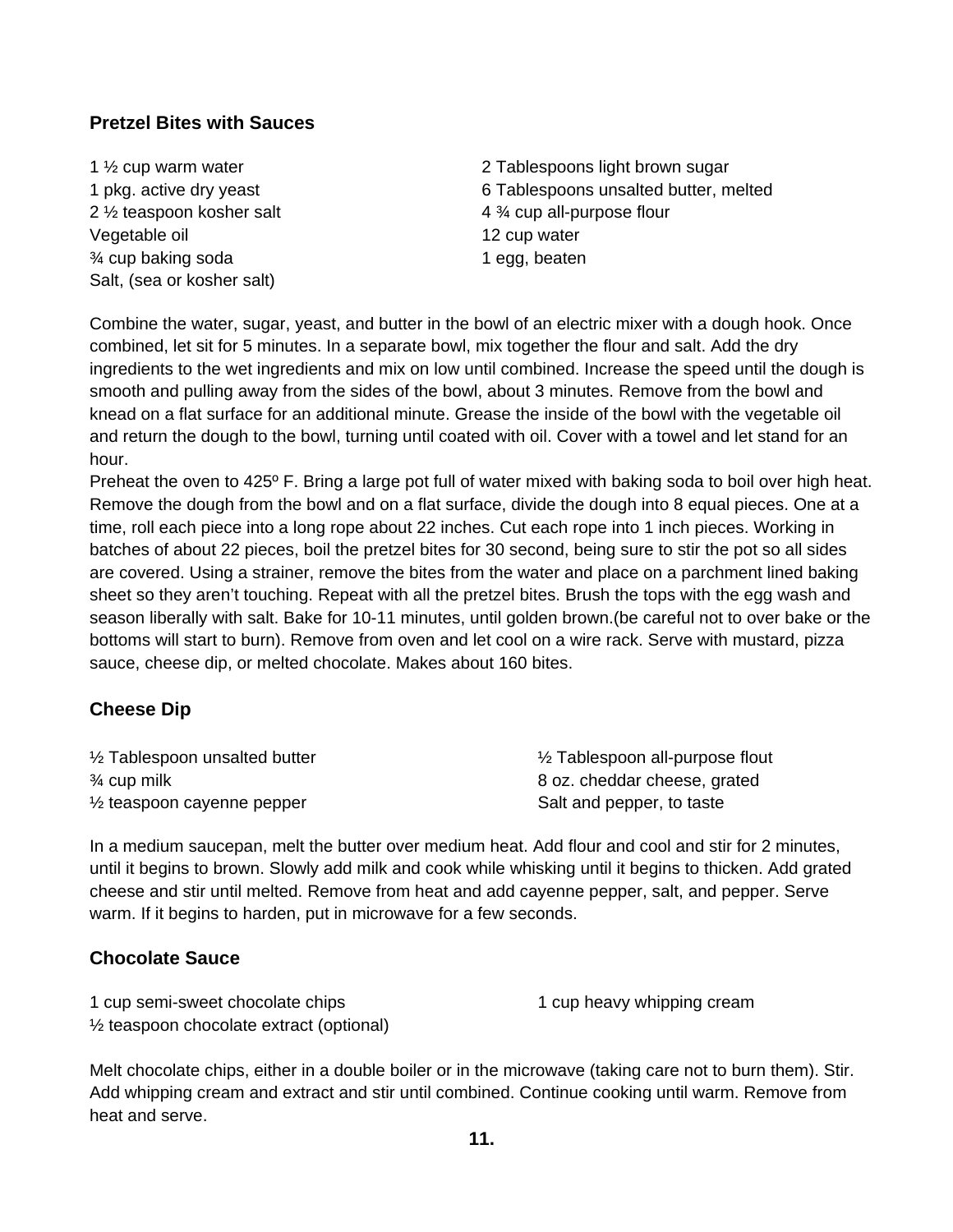#### **Celery Root and Apple Salad**

2 medium apples 1 quart beef broth *Dressing;*  1 cup mayonnaise 2 Tablespoons honey 2 Tablespoon lemon juice ½ teaspoon poppy seeds 1 cup dried cranberries soaked in ½ c. orange or apple juice

<sup>1/2</sup> Celery root 1 cup chopped celery ribs, julienne

Bring the broth to a simmer on the stove. Skin the celery root, cut in half from top to bottom and then cut into triangle shaped pieces. Simmer the pieces on the broth for 10 minutes or until lightly cooked. Using a slotted spoon, get the pieces out of the broth, rinse in cool water, and place in a mixing bowl. Cut the apple into slices and add to the mixing bowl. Add the julienne strips of celery to the bowl. Mix all ingredients of the dressing and fold into the salad. Fold in the cranberries and serve.

#### **Potato Dumplings**

6 medium potatoes, peeled, boiled and cooled (can also be baked or microwaved)

 $\frac{1}{2}$  cup flour 1 ½ teaspoon salt

2 eggs

Take the cooked potatoes, cut them open and put on a baking sheet. Bake at 325º for 30 minutes. This dries the potato out which helps the dumpling hold together. Once done baking, grate the potato or put through a ricer into a mixing bowl. Add the eggs, flour, and salt and mix well together to make dough. Take a bit of dough and make about a 1 inch ball until all the dough is used up. Add the balls to boiled water with 1 teaspoon of salt in it. Cook for about 10 minutes, until they float. Remove with a slotted spoon. Check by cutting to see if it is cooked all the way through. When they are all cooked, add them to the Beer Braised Beef. Simmer for a few minutes to pick up the flavor.

#### **Green Beans in Beer Sauce**

1/3 lb bacon strips, diced 3 Tablespoons brown sugar 16 oz frozen cut green beans, thawed 3 Tablespoons white vinegar 1/3 cup beer or non-alcoholic beer 4 teaspoons cornstarch 1/3 cup butter, cubed 2 teaspoons grated onion

In a large skillet, cook bacon over medium heat until crisp. Meanwhile in a large saucepan bring the beans, beer and butter to a boil. Reduce heat, cover and simmer for 8-10 minutes or until beans are tender-crisp. Remove bacon to paper towels to drain. Remove beans and keep warm. In a small bowl, combine the brown sugar, vinegar, cornstarch and onion until blended. Stir into the saucepan. Bring to a boil; cook and stir for 1 -2 minute or until thickened. Add beans, heat through. Sprinkle with bacon. Serves 4